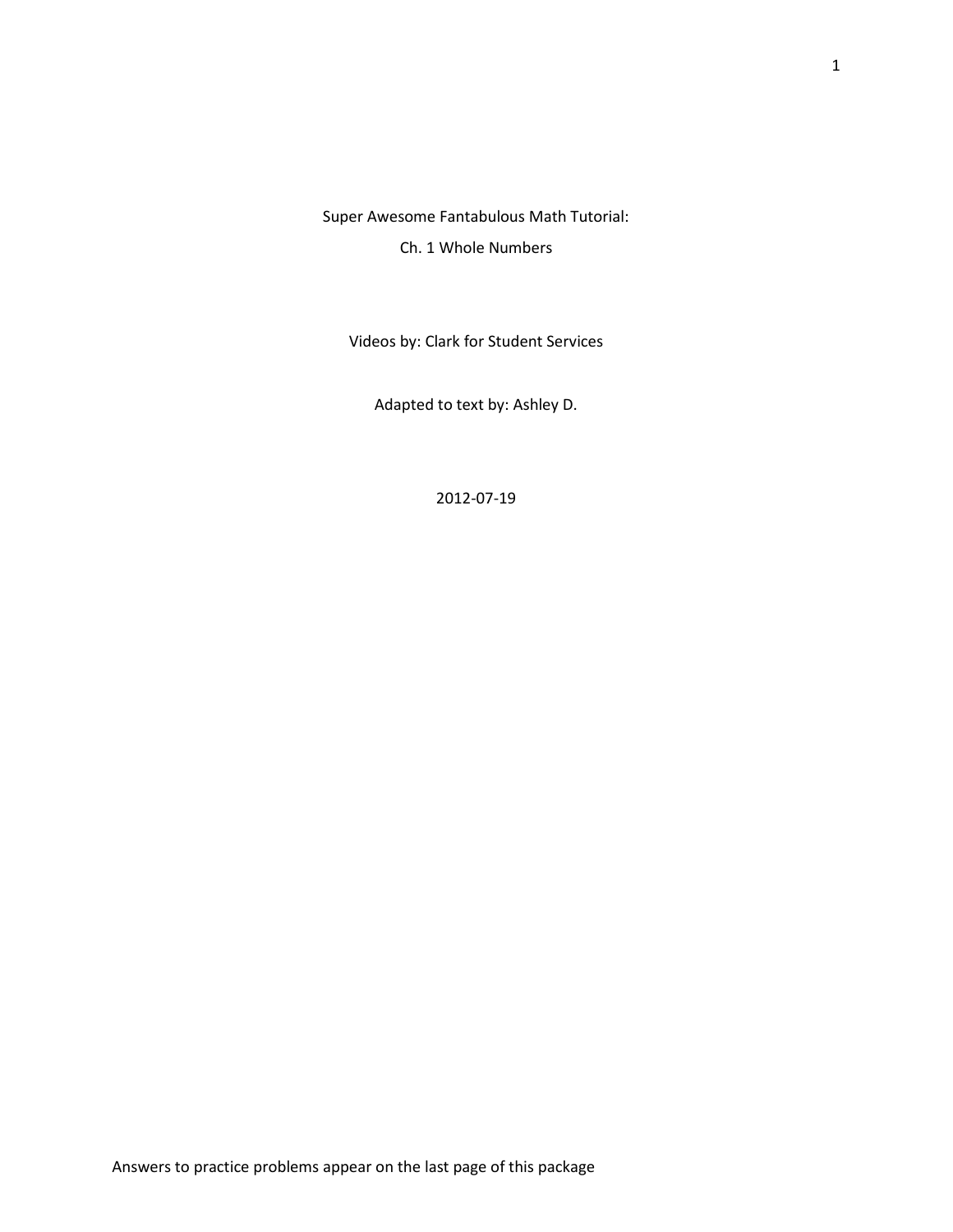#### **Whole Numbers**

Whole numbers are the first numbers we learn when we learn to count as children:

1, 2, 3, 4, 5 etc.

Whole numbers include the number zero

Whole numbers **do not** include factions: 1/3

Whole numbers **do not** include decimals: 0.324

Whole numbers **do not** include mixed numbers: 5 1/2

# **Operations with Whole Numbers:**

Sum: adding numbers (addition) +

Difference: subtracting numbers (subtraction) -

Product: multiplying numbers (multiplication) x

quotient: dividing numbers (division) ÷

These types of numbers will be discussed in later sections

We perform these types of operations in our everyday life. We're going to go through some tips and

tricks to make sure you can go through these operations properly and in the correct order.

#### **Finding the Sum of Two Numbers:**

| $14^{\frac{1}{5}}4$<br>$+398$<br>$\overline{\mathbf{2}}$ | carry the 1 to the tens column                                                                                                                                            |                                                        | Starting with the numbers farthest to the right (the singles column): add 4+8=12 write the<br>2 below the addition line in the singles column and, because the number is larger than 10, |
|----------------------------------------------------------|---------------------------------------------------------------------------------------------------------------------------------------------------------------------------|--------------------------------------------------------|------------------------------------------------------------------------------------------------------------------------------------------------------------------------------------------|
| $1^{\frac{1}{4}}4^{\frac{1}{5}}54$<br>$rac{+398}{52}$    |                                                                                                                                                                           | the tens column and carry the 1 to the hundreds column | Now add the numbers in the tens column: $5 + 9 + 1$ that we carried over = 15, write 5 in                                                                                                |
| $1^14^154$<br>$rac{+398}{852}$                           | Now add the numbers in the hundreds column: $4 + 3 + 1$ that we carried = 8, write 8 in the<br>hundreds column (because this number is less than 10 nothing carries over) |                                                        |                                                                                                                                                                                          |
| $1^14^154$<br>$+ 398$<br>1852                            | The only number in the thousands column is 1, so write the 1 in your final answer in the<br>thousands column. The sum is 1852                                             |                                                        |                                                                                                                                                                                          |
| You Try:                                                 |                                                                                                                                                                           |                                                        |                                                                                                                                                                                          |
| a) 1674<br>$+2341$                                       | b) 37<br>$+2435$                                                                                                                                                          | 326<br>C)<br>$+1267$                                   | d) 18273664<br>+279377162                                                                                                                                                                |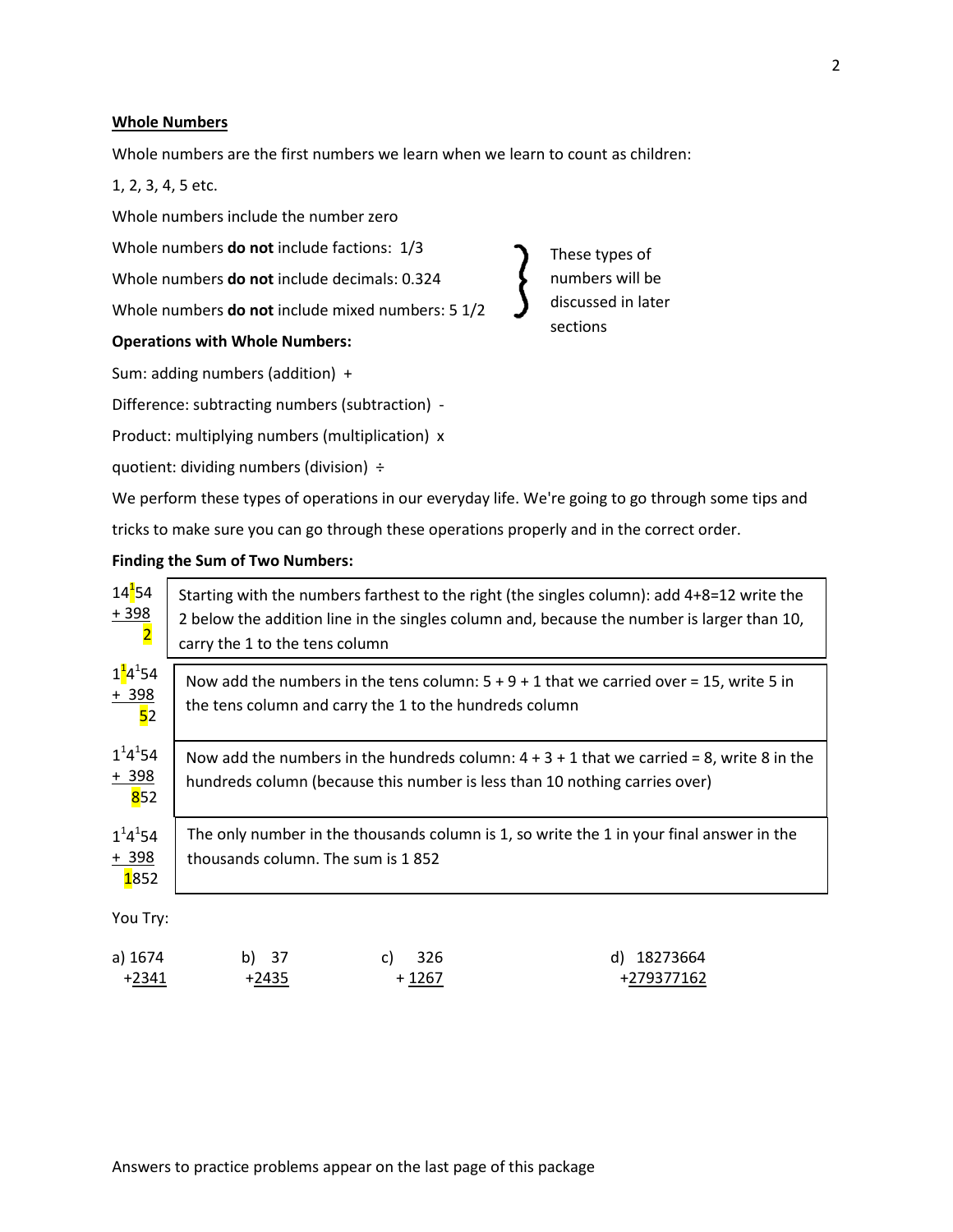### **Finding the Difference of Two Numbers:**

| 627<br>$\frac{-142}{5}$                             | $7 - 2 = 5$ , write 5 in your answer in the singles column.                                                                                  |                  |                                                                                                                                                                                                                                                                            |
|-----------------------------------------------------|----------------------------------------------------------------------------------------------------------------------------------------------|------------------|----------------------------------------------------------------------------------------------------------------------------------------------------------------------------------------------------------------------------------------------------------------------------|
| <mark>5<sub>6</sub>1</mark> 27<br>$\frac{-142}{85}$ | In the tens column we cannot take 2 - 4 because 4 is larger than 2 therefore we must<br>12 - 4 = 8, write in your answer in the tens column. |                  | borrow 1 from the next column to the left (the hundreds column). So since we borrowed 1<br>from the hundreds column we cross out the 6 and note it is now a 5, and we move our<br>borrowed 1 in front of the 2 in the tens column so we now have 12, so our new problem is |
| $56^{1}27$<br>$\frac{-142}{485}$                    | In the hundreds column subtract: $5 - 1 = 4$ , write 4 in your answer under the hundreds<br>column. The difference is 485                    |                  |                                                                                                                                                                                                                                                                            |
| You Try:<br>e) 524<br>$-32$                         | f) 317<br>$-264$                                                                                                                             | g) 2673<br>-1265 | h) 9182774775<br>-897366232                                                                                                                                                                                                                                                |

# **Finding the Product of Two Numbers**:

There are many symbols used to indicate the operation of multiplication, they are:

· a dot, () parenthesis, x a cross

The cross "x" is not frequently used in higher math such as Algebra because it is easily confused with the letter "X" which acts as a variable and has a different meaning than multiplication.

| $5^2$ 23                                                         | Starting at the right in the single column: $7 \cdot 3 = 21$ , write the 1 in the singles column and carry                                                                                                                                 |
|------------------------------------------------------------------|--------------------------------------------------------------------------------------------------------------------------------------------------------------------------------------------------------------------------------------------|
| $\frac{x}{1}$                                                    | the 2 to the tens column                                                                                                                                                                                                                   |
| $15^2$ 23<br>$\frac{x}{61}$                                      | Now multiply 7 by the number in the tens column: $7 \cdot 2 = 14$ and add the 2 we carried over from<br>the singles column $14 + 2 = 16$ , write the 6 in the tens column and carry the 1 to the thousands<br>column                       |
| $15^2$ 23                                                        | Now multiply 7 by the number in the hundreds column: $7 \cdot 5 = 35$ , add the 1 we carried over 35 +                                                                                                                                     |
| $\frac{x}{3661}$                                                 | 1=36, writ this number into your answer                                                                                                                                                                                                    |
| $15^{2}23$<br>x <sub>17</sub><br>3661<br>$\overline{\mathbf{0}}$ | Now that we have multiplied all the digits in our top number by 7, we must now multiply them<br>by 1 (the other digit in 17), before we do we must move to a new line to our answer and put in a<br>place holder "0" in the singles column |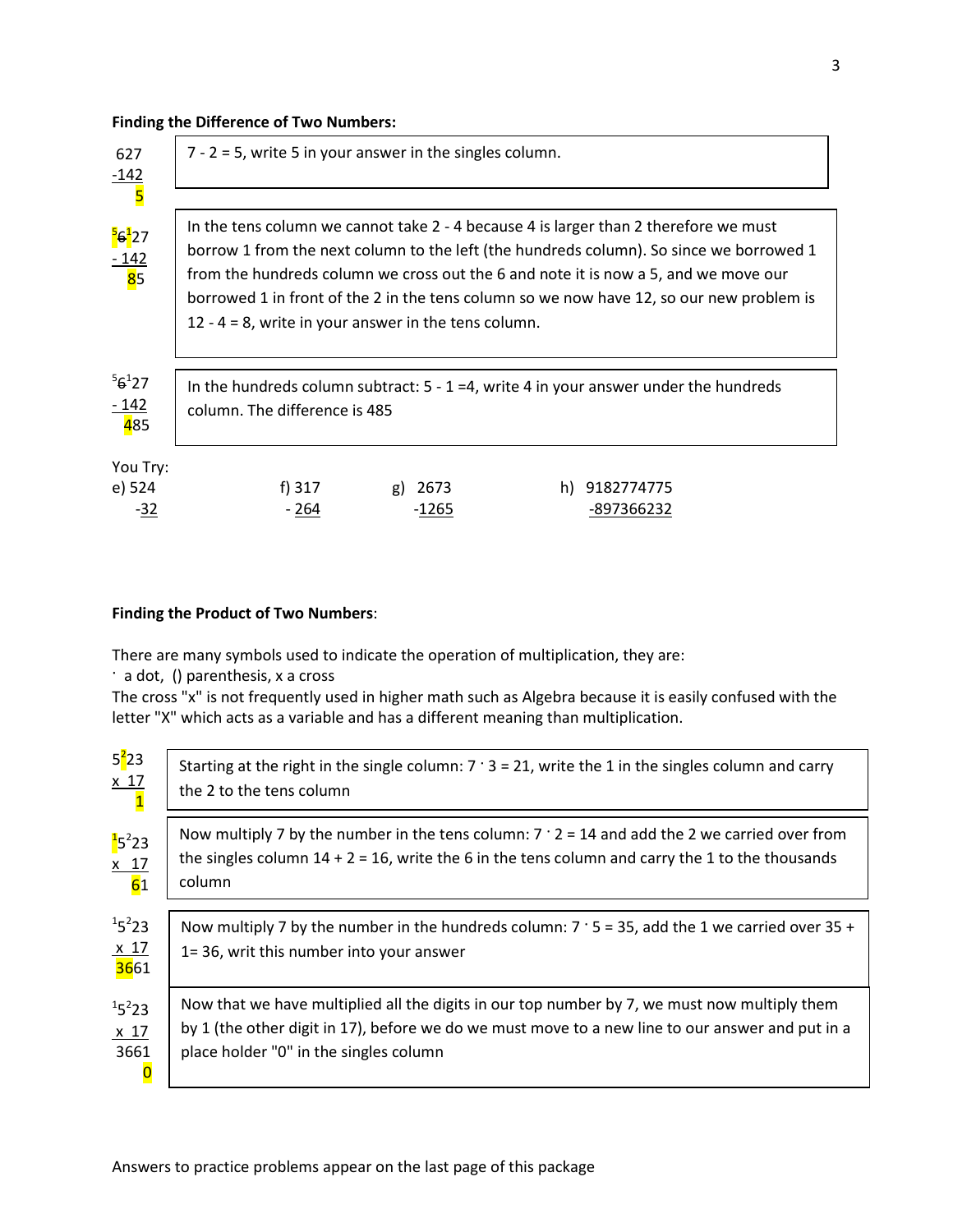| $15^{2}23$<br>$\frac{\times 17}{3661}$<br>5230 | Now we multiply 523 $\cdot$ 1 = 523 (if multiplying by a number other than 1 go through the same<br>multiplication process that we did before for the 7) write 523 into your answer |
|------------------------------------------------|-------------------------------------------------------------------------------------------------------------------------------------------------------------------------------------|
| $15^{2}23$                                     | Now add the two lines of your answer together to get your final answer. The product is                                                                                              |
| $\frac{\times 17}{3661}$                       | 8891                                                                                                                                                                                |

8891

+5230

You Try:

i) (789)(25) j) (23)(452) k) (78195)(67)

## **Using Product to solve for the Area of a Region:**



A region is a shape with no specific name. There is no formula to solve for the area of a region ( The area of this region is highlighted yellow).

There are many formulas to solve for the areas of regular shapes:

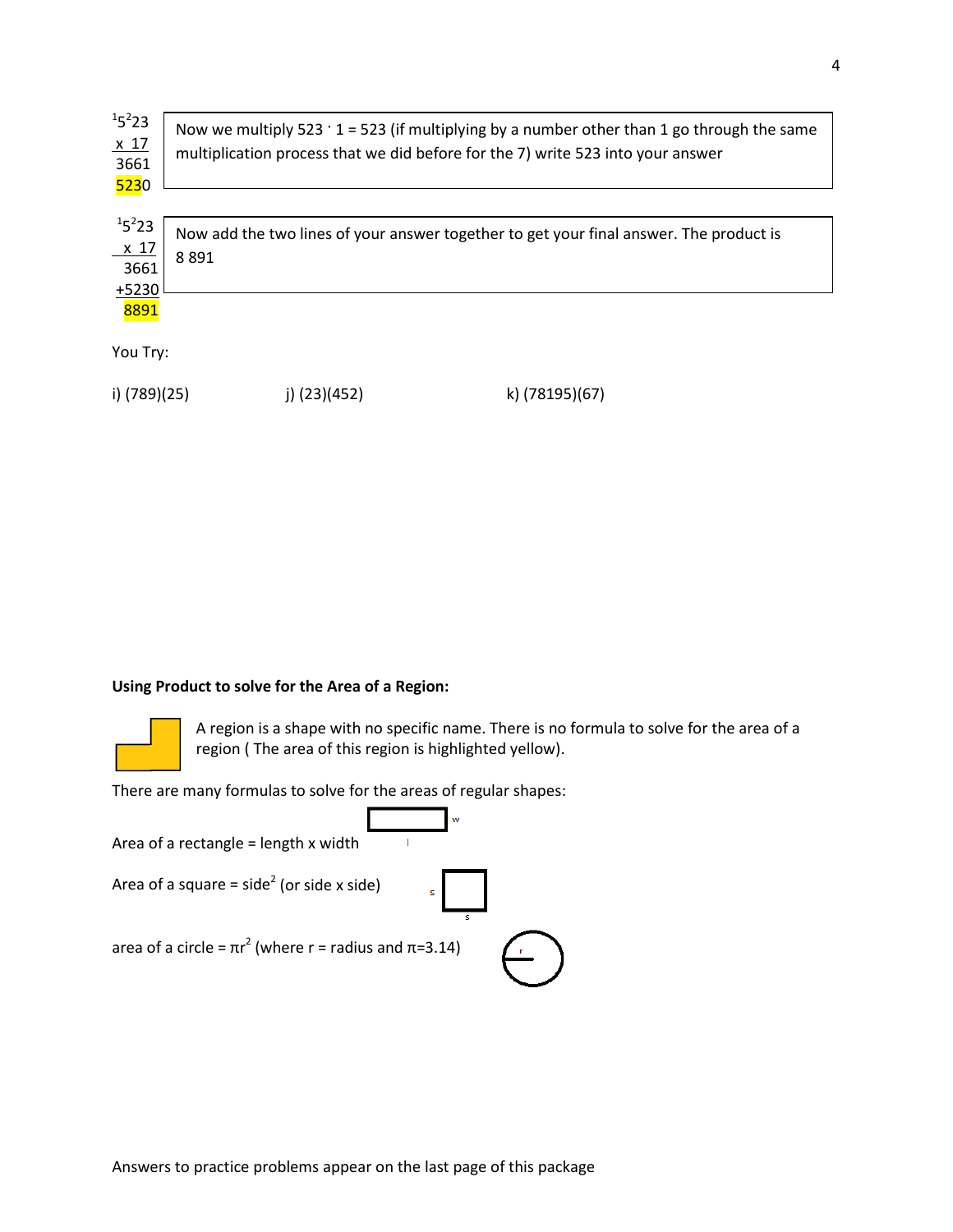In order to solve the area of a region we must break it into more familiar shapes for which we have formulas.



in order solve for the area of this region we must divide the shape into 2 rectangles and then apply our formula to solve for the area of each rectangle.

Area of a rectangle = length x width

in the case of the rectangle on the left:

 $A= I \times W$ 

 $=7 \times 3$ 

 $=21$ 

in the case of the triangle on the right:

we are not directly given the length of this rectangle but, since we know that oposit sides of a rectanle are of equal length, we can calculate the length of the unknown side by adding  $3 + 4 = 7$  Therefore:  $A= I \times W$ 

 $=7 \times 5$ 

=35

So to get the total area just add the areas for the two rectangles together;

 $35 + 21 = 56$ 

if our unit of measurement was centimeters our answer would be  $56cm<sup>2</sup>$  (area units are always squared)

You Try:

L)

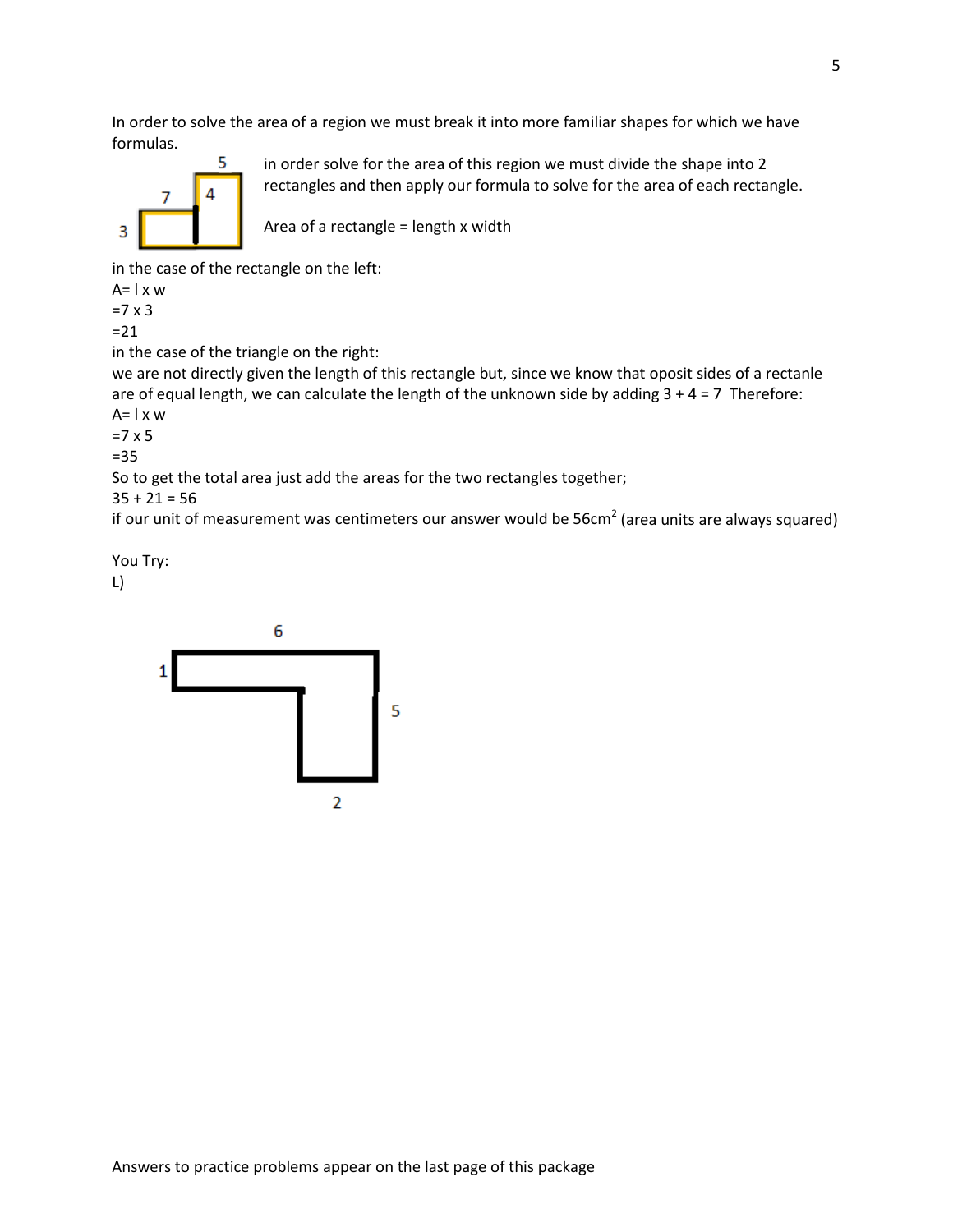Finding the Quotient of Two Numbers:

4976 and 24 - The number listed first is the "dividend" this is the number that will be divided, the second number is the "divisor" which is the number that divides.

The symbol for division can be written different ways:

4976 ÷ 24

To Solve:

| 2       | Try to divide 24 into the digits of 4976 starting from the left: 24 cannot be divided into 40.                                                                                                                                                                                                                                                                                                                                                                                                                                                                                                                                    |                                                                                                                                       |
|---------|-----------------------------------------------------------------------------------------------------------------------------------------------------------------------------------------------------------------------------------------------------------------------------------------------------------------------------------------------------------------------------------------------------------------------------------------------------------------------------------------------------------------------------------------------------------------------------------------------------------------------------------|---------------------------------------------------------------------------------------------------------------------------------------|
| 24      | $\sqrt[3]{4976}$                                                                                                                                                                                                                                                                                                                                                                                                                                                                                                                                                                                                                  | 4 (because it is larger) so try adding another digit: 24 can be divided into 49, 2 times-<br>write this first digit into your answer. |
| 24      | $\frac{48}{14976}$                                                                                                                                                                                                                                                                                                                                                                                                                                                                                                                                                                                                                | Multiply the number you just got by your divisor 2 x 24 = 48, subtract 49 - 48 = 1                                                    |
| 24      | $\frac{48}{17}$                                                                                                                                                                                                                                                                                                                                                                                                                                                                                                                                                                                                                   | bring down the next number in the dividend - in this case 7 - to make the number 17.                                                  |
| 24      | 24 does not divide into 17 so we place a 0 as the next digit in our answer, then repeat the same process of multiplication and subtraction as before: 0 x 24 = 0, 17 - 0 = 17                                                                                                                                                                                                                                                                                                                                                                                                                                                     |                                                                                                                                       |
| 207 R 8 | Repeat the process again bringing down the 6 to get 176. If you don't know how many times 24 goes into 176 just try multiplying different numbers by 24 until you get one that's close eg. 24 x 7 = 168 which is close to 176 without being larger, so 7 is the next digit in our answer. Then subtract 176 - 168 = 8. There are not more digits to bring down so the 8 is left over, it is the "remainder" which can be written as R8 or can be turned into a fraction of your remainder over your divisor: 8/24 which can be reduced (because both numbers can be evenly divided by 3) to 1/3 Therefore the quotient is 207 1/3 |                                                                                                                                       |

You Try:

8

m) 467 ÷ 3 n) 729 ÷ 26 o) 2097846 ÷ 64

6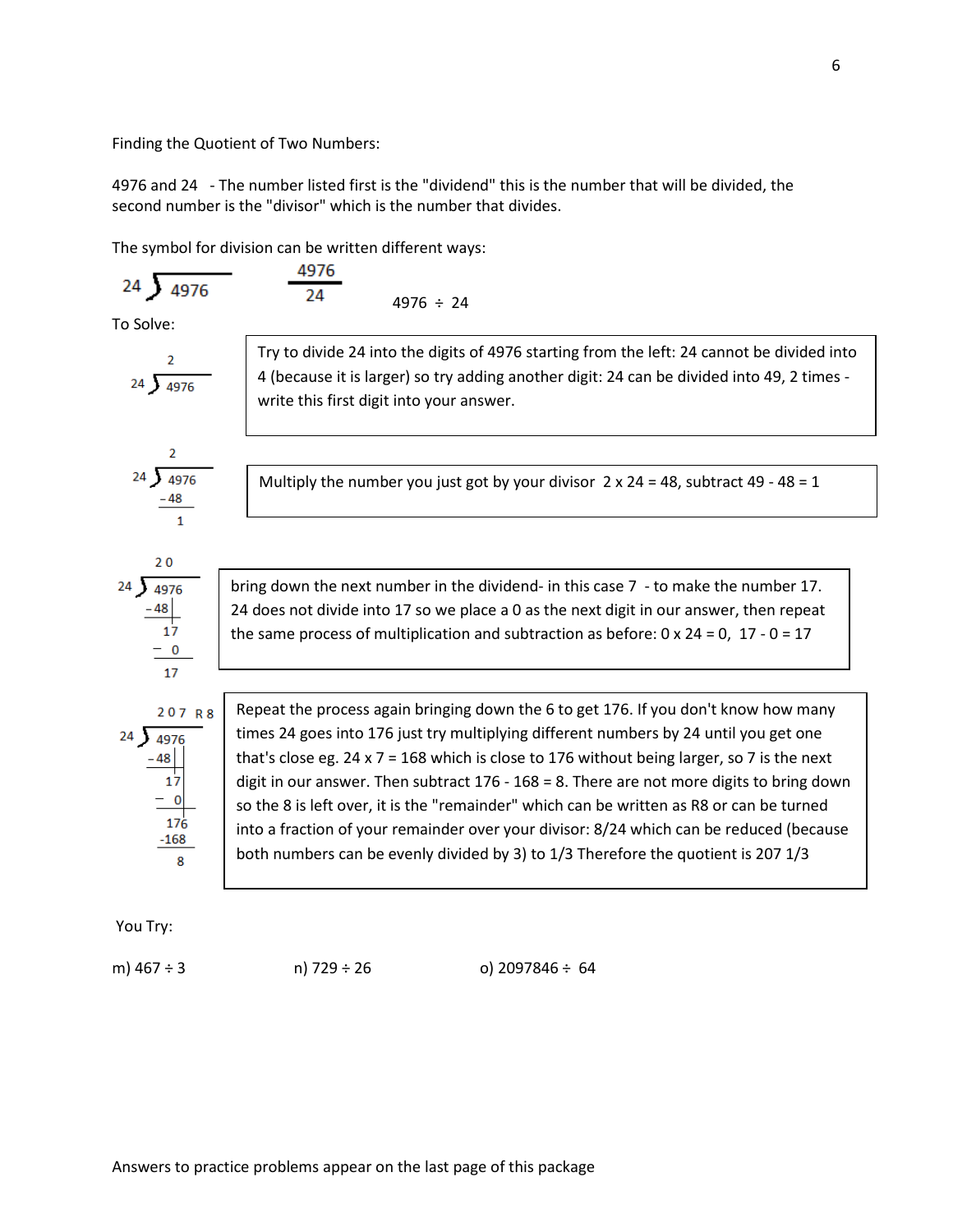#### **Exponents:**

Exponents are numbers to which another number , called a base, is 'raised'

eg.  $5^2$  in this example 5 is the base and 2 is the exponent, you could also say 5 raised to the power of two or 5 squared.

What the exponent means is how many times you multiply a number times itself. So  $5^2$  means  $5 \times 5 = 25$ 

A common mistake students make is to multiply the base by the exponent: 5<sup>2</sup> **does not** means 5 x 2 = 10

another eg.  $7^3$  = 7 x 7 x 7 = 343 7 x 7 is 49 x 7 again is 343

watch out for negative numbers because a negative number x a negative number is always a positive number

eg.  $(-7)^2 = (-7)(-7) = 21$  a positive number BUT  $(-7)^3 = (-7)(-7)(-7) = -343$  a negative number

You Try:

p)  $3^3$  q)  $6^5$  r)(-3)<sup>5</sup> s)1<sup>26</sup>

#### **Order of Operations (BEDMAS):**

BEDMAS is an acronym to help you remember the order in which to perform operations (each letter stands for an operation)

**B**rackets () [] {} **E**xponents **D**ivision **M**ultiplication **A**ddition **S**ubtraction

Evaluate (find the answer) to the following problem:

 $18 - 6 \div 2$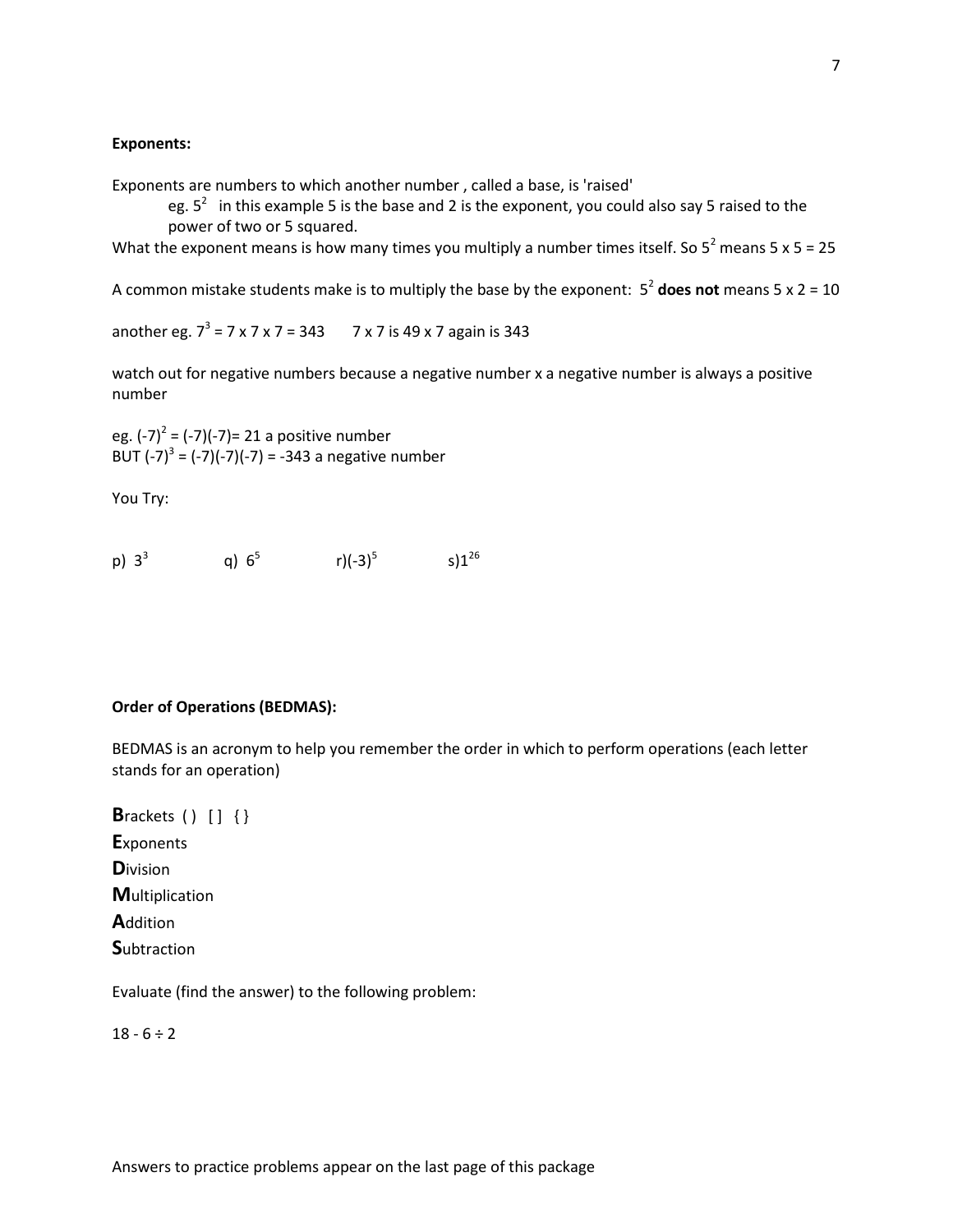Two operations are present in this problem: subtraction and division. You must perform the operations in the order in which they appear in BEDMAS - division appear before subtraction in BEDMAS so it must be performed first:

 $6 \div 2 = 3$ so the new problem is:  $18 - 3 = 15$ 

#### **The Wrong Way (not following BEDMAS):**

 $18 - 6 \div 2$  $= 18 - 6 = 12$  $12 \div 2 = 6$  <-- though all mathematical operations were performed correctly, they were performed in the wrong order, yielding a **Wrong Answer**

Another BEDMAS eg.  $24 \div 6 - 4 \div 2$ Division comes before subtraction in BEDMAS so both divisions must be performed first:  $24 \div 6 = 4$  and  $4 \div 2 = 2$ so the new problem becomes:  $\frac{4}{2} - 2 = 2$ 

Even though in the acronym BEDMAS Division comes before Multiplication, these two operations actually have the same rank, so you should perform them as they appear from left to right in the problem:

eg.  $12 \times 2 \div 3$ 

even though Division comes before multiplication in BEDMAS because they actually have the same importance you should perform the multiplication first because it appears first when reading left to right  $12 \times 2 = 24$ 

 $24 \div 3 = 8$ 

Addition and subtraction also have equal importance with each other and should be performed as they appear from left to right

So BEDMAS could be written out;

Brackets  $\rightarrow$  Exponent  $\rightarrow$  Division or Multiplication  $\rightarrow$  Addition or Subtraction (as they appear (as they appear from left to right) from left to right)

You Try: t)  $(6-2) \times 3$  u)  $(3-1 \times 6)^2 + 3$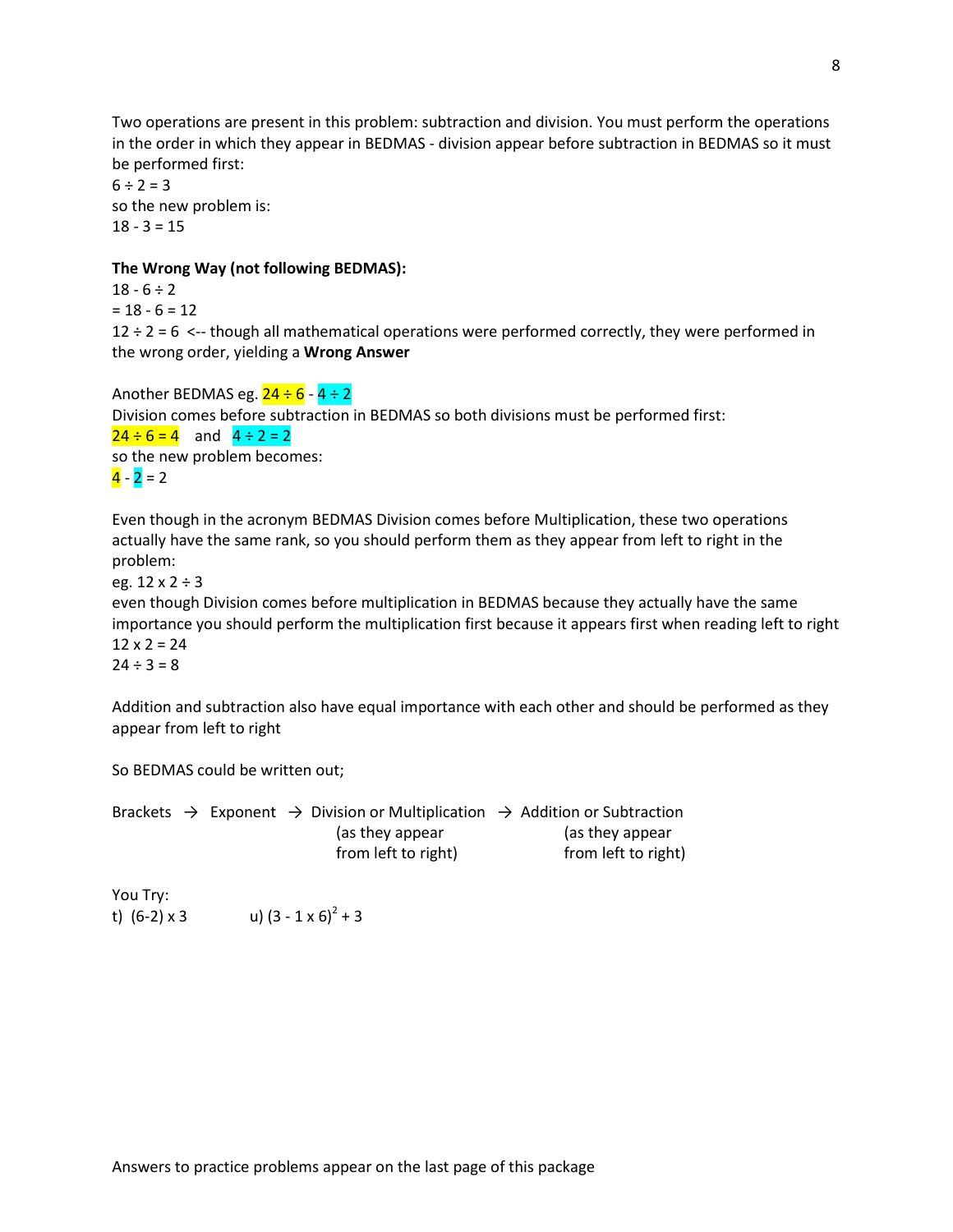### **Averages:**

We use averages all the time. A particularly relevant example is calculating grade averages: Calculate the average of the following grades:

100 , 95 , 86 , 79 , 52 ← someone had an off day :/

To find the average we find the sum of all the numbers in our list and then divide the total by the number of entries in our list (the number of numbers we added together- in this case there are 5 numbers in our list)

 $= 100 + 95 + 86 + 79 + 52$  5  $= 412$  5  $= 82^{2/5}$  or 82.4 if written as a decimal

You Try:

v) Find the average of the following numbers: 67, 35, 26, 100, 67, 78, 92, 87

# **Properties:**

| Property    | Addition                                         | Multiplication                                        |  |
|-------------|--------------------------------------------------|-------------------------------------------------------|--|
| Identity    | The addition identity refers to the              | The identity for multiplication refers to the         |  |
|             | number which can be added to any                 | number which can be multiplied with any               |  |
|             | number to get back the number itself.            | number to get back the number itself. eg. 5           |  |
|             | eg. $5 \rightarrow$ the only number which can be | $\rightarrow$ the only number which can be multiplied |  |
|             | added to 5 to get 5 as the answer is 0           | by 5 to get 5 as the answer is 1                      |  |
|             | $5 + 0 = 5$                                      | $5 \times 1 = 5$                                      |  |
|             | The Additive Identity is 0                       | The Identity for multiplication is 1                  |  |
| Commutative | $4 + 6 = 6 + 4$                                  | $6(4) = 4(6)$                                         |  |
|             | The order of the numbers around the              | The order of the numbers around the                   |  |
|             | operation does not matter                        | operation does not matter                             |  |
| Associative | $(3 + 7) + 8 = 3 + (7 + 8)$                      | $(3 \cdot 7) \cdot 8 = 3 \cdot (7 \cdot 8)$           |  |
|             | You will get the same answer regardless          | You will get the same answer regardless of            |  |